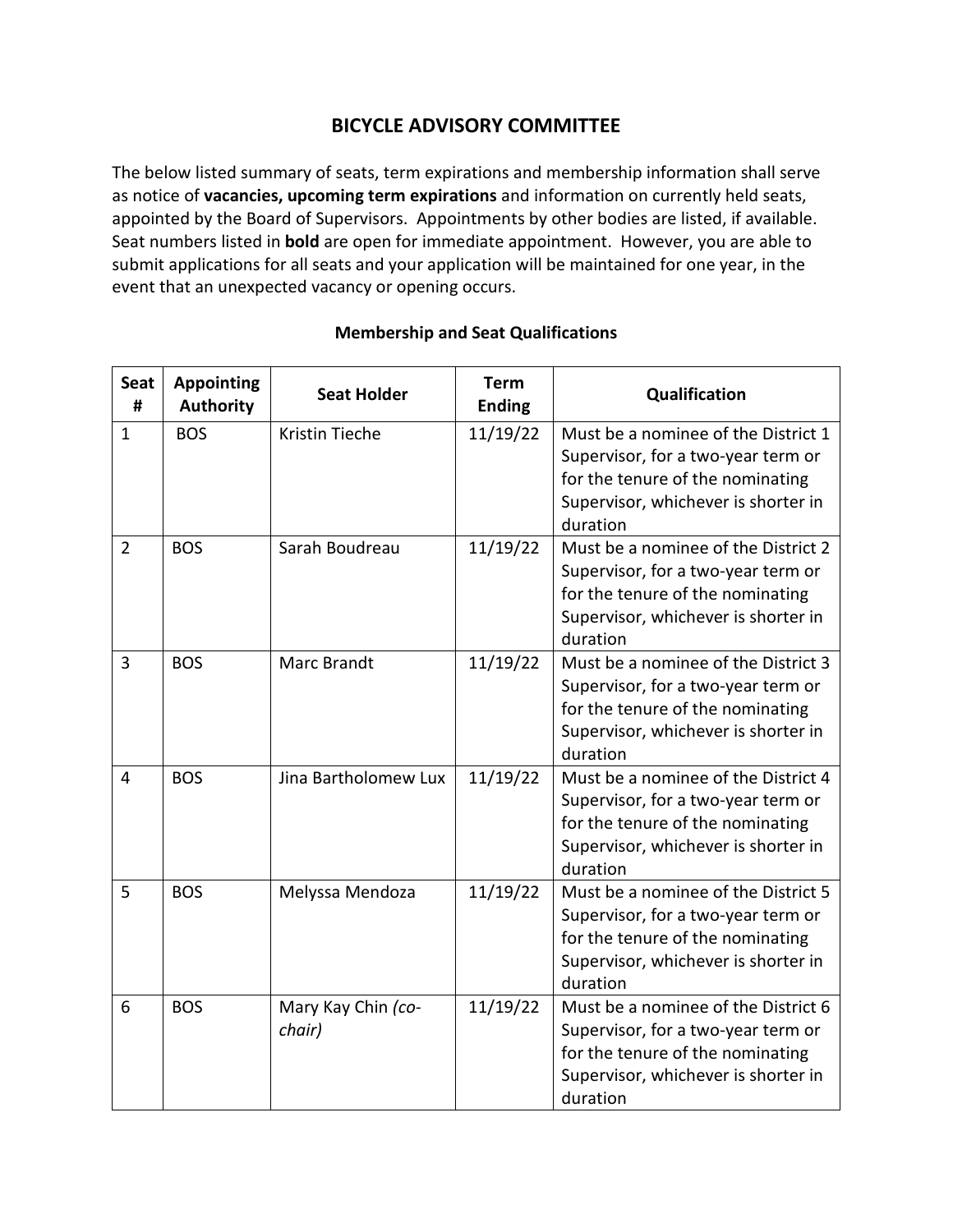| $\overline{7}$ | <b>BOS</b> | Bert Hill (co-chair)      | 11/19/22 | Must be a nominee of the District 7<br>Supervisor, for a two-year term or<br>for the tenure of the nominating<br>Supervisor, whichever is shorter in<br>duration  |
|----------------|------------|---------------------------|----------|-------------------------------------------------------------------------------------------------------------------------------------------------------------------|
| 8              | <b>BOS</b> | Diane Serafini            | 11/19/22 | Must be a nominee of the District 8<br>Supervisor, for a two-year term or<br>for the tenure of the nominating<br>Supervisor, whichever is shorter in<br>duration  |
| 9              | <b>BOS</b> | <b>Brandon Powell</b>     | 11/19/22 | Must be a nominee of the District 9<br>Supervisor, for a two-year term or<br>for the tenure of the nominating<br>Supervisor, whichever is shorter in<br>duration  |
| 10             | <b>BOS</b> | <b>Paul Wells</b>         | 11/19/22 | Must be a nominee of the District<br>10 Supervisor, for a two-year term<br>or for the tenure of the nominating<br>Supervisor, whichever is shorter in<br>duration |
| 11             | <b>BOS</b> | <b>Jeffrey Taliaferro</b> | 11/19/18 | Must be a nominee of the District<br>11 Supervisor, for a two-year term<br>or for the tenure of the nominating<br>Supervisor, whichever is shorter in<br>duration |

## **BOARD OF SUPERVISORS (BOS) APPLICATION FORMS AVAILABLE HERE**

- English [https://sfbos.org/sites/default/files/vacancy\\_application.pdf](https://sfbos.org/sites/default/files/vacancy_application.pdf)
- [中文](https://sfbos.org/sites/default/files/vacancy_application_CHI.pdf) https://sfbos.org/sites/default/files/vacancy application CHI.pdf
- [Español](https://sfbos.org/sites/default/files/vacancy_application_SPA.pdf) https://sfbos.org/sites/default/files/vacancy application SPA.pdf
- [Filipino](https://sfbos.org/sites/default/files/vacancy_application_FIL.pdf) [https://sfbos.org/sites/default/files/vacancy\\_application\\_FIL.pdf](https://sfbos.org/sites/default/files/vacancy_application_FIL.pdf)

## (For seats appointed by other Authorities please contact the Board / Commission / Committee / Task Force (see below) or the appointing authority directly.)

*Please Note: Depending upon the posting date, a vacancy may have already been filled. To determine if a vacancy for this Commission is still available, or if you require additional information, please call the Rules Committee Clerk at (415) 554-5184.*

Applications and other documents may be submitted to [BOS-Appointments@sfgov.org](mailto:BOS-Appointments@sfgov.org)

**Next Steps**: Applicants who meet minimum qualifications will be contacted by the Rules Committee Clerk once the Rules Committee Chair determines the date of the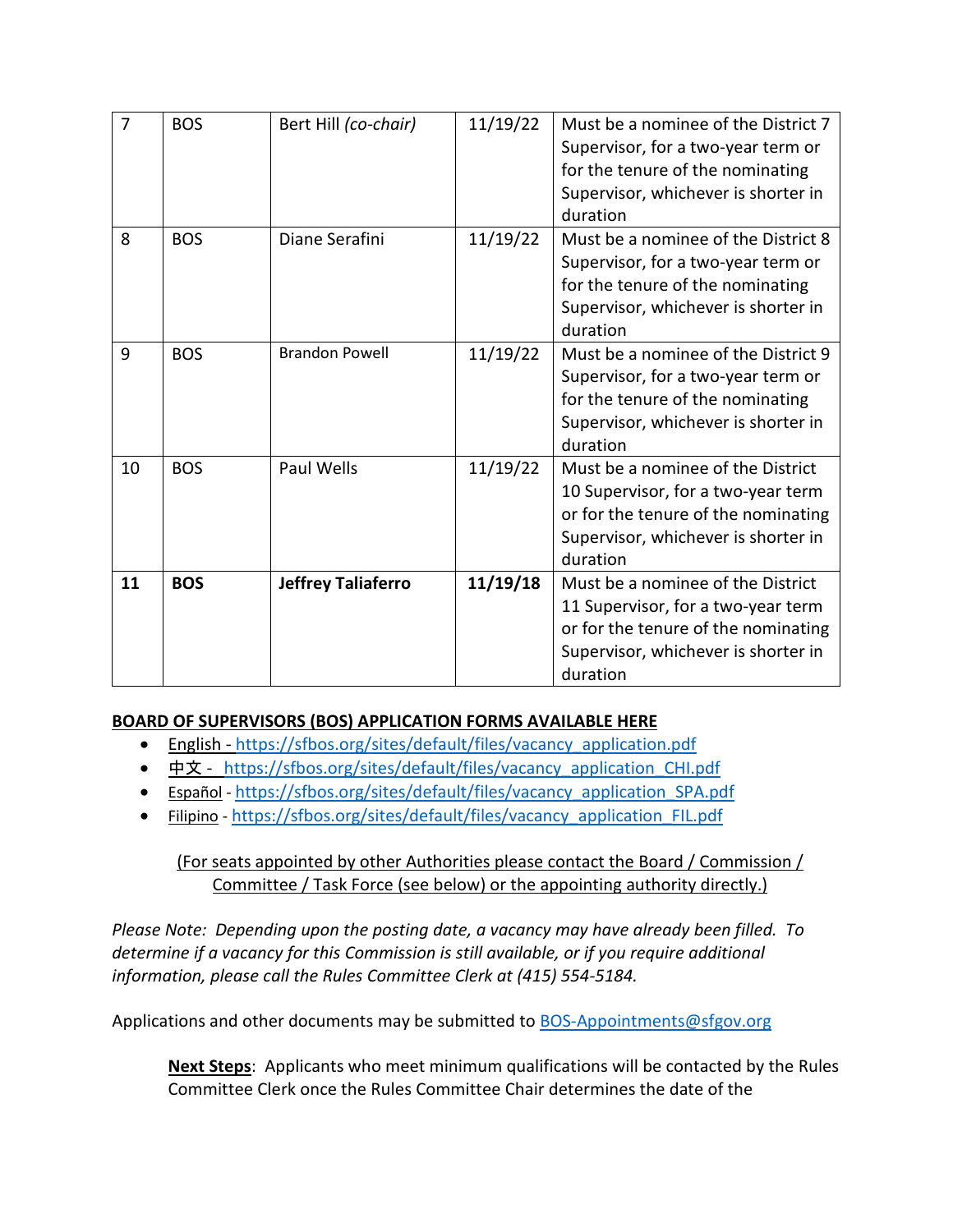hearing. Members of the Rules Committee will consider the appointment(s) at the meeting and applicant(s) may be asked to state their qualifications. The appointment of the individual(s) who is recommended by the Rules Committee will be forwarded to the Board of Supervisors for final approval.

The Bicycle Advisory Committee shall consist of a total of 17 members, 11 of whom are voting members. Each member of the Board of Supervisors shall nominate one (1) member for appointment by the full Board of Supervisors.

In addition to the 11 voting members, the following City departments will each provide a nonvoting representative to attend Advisory Committee meetings: 1) Police Department, 2) Public Works, 3) Municipal Transportation Agency, and 4) the Planning Department. The Board of Supervisors also requests that the 1) San Francisco Unified School District and the 2) Golden Gate National Recreation Area each be asked to send a non-voting representative to the Advisory Committee.

This Advisory Committee will be composed of concerned and informed residents and will provide the best single source of expertise and perspective for transportation planners. The term of each member of the Advisory Committee shall be two years or for the tenure of the Supervisor who nominated the member, whichever is shorter in duration.

The Advisory Committee shall have the power and duty to: a) set up subcommittees as necessary; b) develop a plan for bicycle-related improvements, including but not limited to bicycle routes, secure parking, and transit interface, and make recommendations to the Municipal Transportation Agency, the San Francisco County Transportation Authority, and the Board of Supervisors on related funding from local, State and Federal agencies, including, but not limited to Transportation Development Act funds and San Francisco County Transportation Authority funds; c) review the policies and programs related to bicycling in the Transportation Element of the Master Plan of the City and County of San Francisco, and make recommendations on the goals and their implementation to the Planning Commission of the City and County of San Francisco; and d) develop a plan for outreach to, and education of, the public to promote the safe sharing of public roadways, and submit the plan to the Municipal Transportation Agency and the San Francisco County Transportation Authority.

| Reports:   | The Advisory Committee shall establish rules and regulations for its own<br>organization and procedures                      |
|------------|------------------------------------------------------------------------------------------------------------------------------|
| Authority: | Administrative Code, Sections 5.130 et seq. (Added by Ordinance No. 365-90;<br>Amended by Ordinance Nos. 179-02, and 287-08) |
|            |                                                                                                                              |

Sunset Date: None